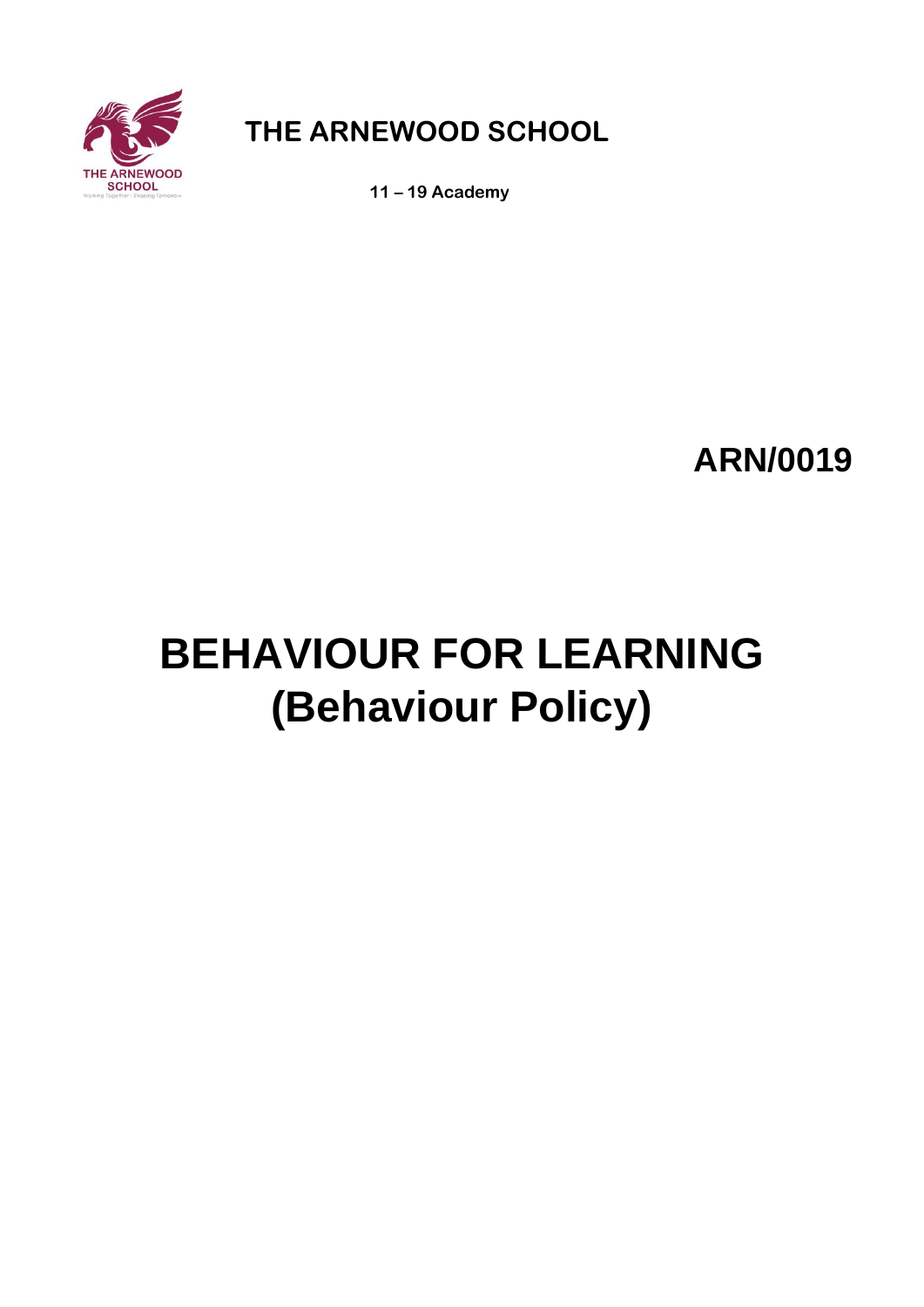# **POLICIES AND PROCEDURES PROFORMA**

| <b>Subject and Version of Document:</b>               | Behaviour for Learning (Behaviour Policy)   |
|-------------------------------------------------------|---------------------------------------------|
| <b>Author:</b>                                        | The Arnewood School Behaviour Working Party |
| Persons/Committees etc consulted whilst               | Senior Leadership Team; The Arnewood School |
| document in draft:                                    | <b>Local Governing Body</b>                 |
| Date agreed:                                          | June 2020                                   |
| Date of next review/update and by whom:               | <b>July 2022</b>                            |
| By whom agreed:                                       | Governing Body                              |
| Copy obtainable from and/or distribution:             | PA to Head Teacher                          |
| Date document issued:                                 | 15.05.18                                    |
| <b>Responsibility for dissemination to new staff:</b> | Line Manager                                |
| <b>Principal Target Audience:</b>                     | All staff                                   |

# **Amendments Summary:**

| Amend. No. | <b>Issued</b>   | Page | Subject                                                              |
|------------|-----------------|------|----------------------------------------------------------------------|
|            | Dec 2016        |      | Complete review of existing policy                                   |
|            | May 2018        |      | Point $6.0$ – insert into sentence 2 "an<br>extended" "or permanent" |
|            | <b>May 2020</b> |      | 2.0 bullet 4                                                         |
|            | May 2020        |      | 2.0 bullets 5 & 13                                                   |
|            | May 2020        |      | Points 4.0 & 5.1                                                     |
|            | May 2020        |      | Point 6.0                                                            |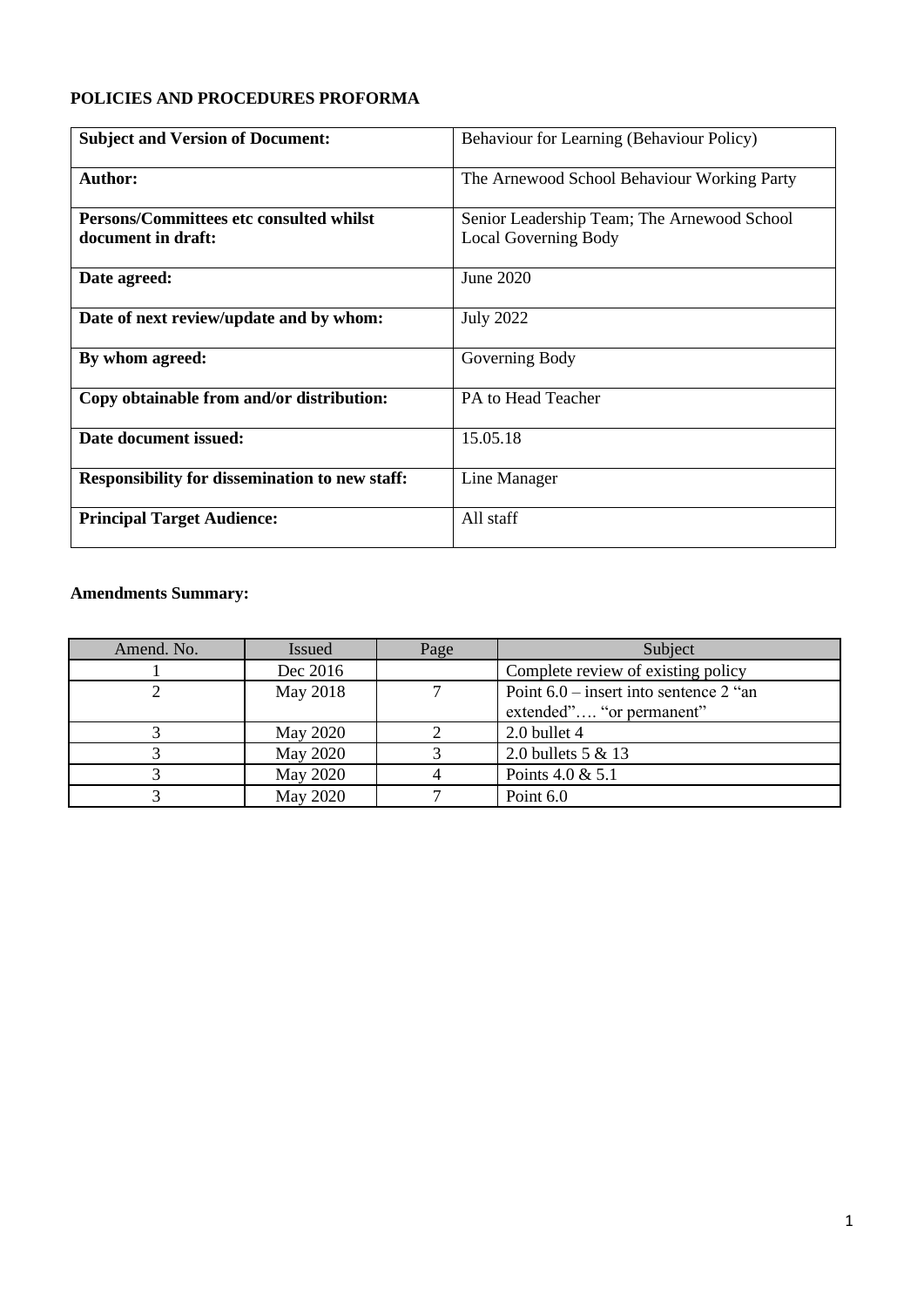# **1.0 Behaviour for Learning – Achieving the Best**

The purpose of this policy is to set out the school's high expectations of behaviour and provide adequate detail of how student behaviour is to be positively managed in order to establish the best climate for learning.

Our non-negotiable principle is that *no student has the right to prevent others from learning.* This notwithstanding, we recognise that there are some children, who because of their own special educational needs, may require support as for them this ideal is more challenging.

At The Arnewood School we believe the positive and generally excellent relationships between staff and students are key to our success. Through setting high expectations of students' performance and exploring teaching and learning styles that challenge and support individuals, they will be given the best opportunity to achieve their full potential.

The aim of this policy is to ensure that as a school community we: -

- provide a calm, secure, stimulating, orderly and caring learning environment
- expect the highest standards of behaviour and effort from those students in our care
- have a positive approach, aiming to build strong relationships with students and their parents
- value each individual with whom we work
- praise, reward and build up the self-esteem of all students, and
- encourage students to develop self-discipline and a positive self-image.

#### **2.0 Behaviour that Promotes a Positive Climate for Learning**

#### **Students**

All students are expected to conduct themselves in a manner which promotes the interests of the community of the school. They are expected to adhere to the 'Classroom Agreement' written by the school's student council (see Appendix 1): -

- **Treat everyone in the school community with kindness and respect**  Speak calmly and politely to all people, whoever they are. Never do, say or write anything which is hurtful or hateful or which constitutes bullying or harassment (this includes via social media or by text message).
- **Listen to members of staff and follow all their instructions**  Teachers have the right to decide who sits where and to determine the content of a lesson.
- **Use digital technology and the internet safely and positively**

You must abide by the Acceptable Use Agreement: your use of digital technology should never cause disruption to learning, or be used as a medium for bullying or harassment, or be used to bring the school into disrepute (for example, where the school or members of the school community are mentioned on social media and blogging sites outside of school).

#### ▪ **Move around the school and classrooms in a safe and responsible manner**

Use the correct stairs and one-way systems, obeying rules on social distancing, and do not run or push others as you move around the school. Not doing so may put other people's safety at risk. You should avoid holding the door open for other people.

- **Respect the school environment and the property of others**  It is more pleasant for everyone if the buildings are clean and in good condition. Do not vandalise or graffiti your school. Treat other people's property as you would wish them to treat yours.
- **Be attentive and polite in lessons and contribute positively**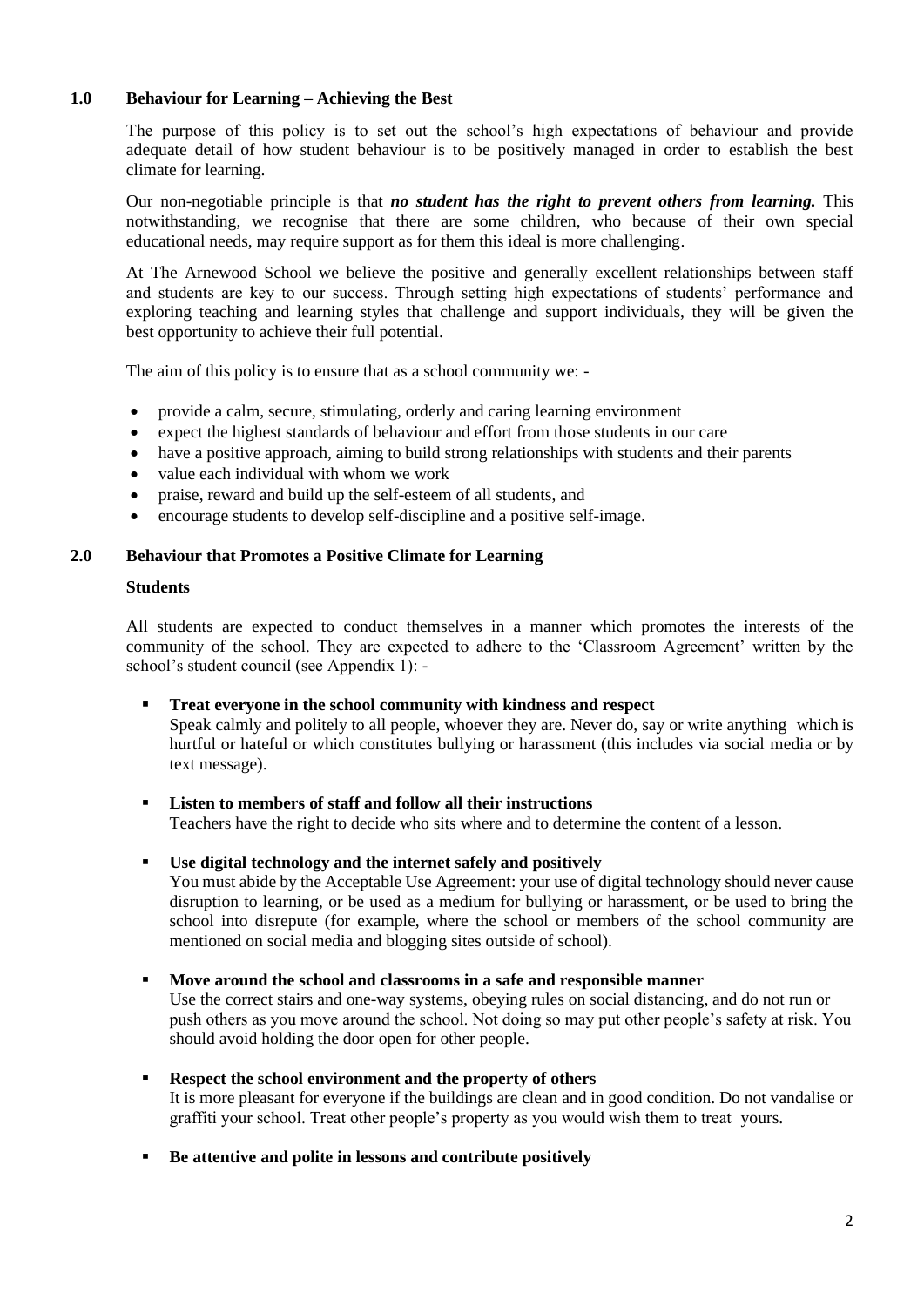The lesson will be more interesting for you if you are positive and take part. Treat other people as you would wish them to treat you. Everyone in the classroom has the right to learn and you must not prevent them doing that.

**EXECUTE:** Attend only when you have permission. Students are expected to make their way directly to and from school and should disperse quickly and in an orderly manner obeying rules on social distancing. It disrupts the lesson if you are late and it is difficult for you to take part if you do not have the right equipment with you.

# ▪ **Take responsibility for, and managing, your own learning**

Ensure your work and home work is up to date and handed in on time. Have the correct equipment and books with you. Act on the advice, feedback and intervention of your teachers. Go through what you have learned each week and ask for help if you need it.

# ▪ **Dress smartly and appropriately at all times**

Wear the correct uniform as defined including not wearing makeup (below Year 11) or jewellery. Make sure that you are smart, for example have your shirt tucked in, your tie done up properly, and your skirt worn to the correct length. When cycling we strongly advise a helmet should be worn.

# ▪ **Motor vehicles**

Students may not bring cars or motor cycles onto the school site. Parking in local roads must be considerate to our neighbours.

*Prohibited items* are forbidden and maybe confiscated including by lawful search if necessary.

# **Parents/Carers**

We operate in the knowledge that parental involvement and support is absolutely crucial in the handling of disciplinary issues, hence it is the school's policy to keep parents fully informed. We ask parents to: -

# ▪ **Be active partners in their child's behavioural and emotional development**

Adolescence can be a difficult time for children and families but we ask that parents discuss rewards with their child, and actively support staff when detentions are set. Inform a member of staff of any issues that may affect their child's behaviour or attitude to learning

# ▪ **Listen to and work with the school**

Sometimes we deal with very complex issues. Please listen to staff and allow us time to resolve problems. Posting comments on social media is never helpful. Expect that your child will be challenged about behaviour that puts student safety, happiness, learning and social/academic development at risk.

# ▪ **Be courteous and respectful to staff at all times**

Abusive or offensive language and threats against any member of staff will not be tolerated. Our staff work hard so being offensive is unnecessary and makes problems worse. We will do all we can to resolve problems and if you remain unsatisfied we have a complaints policy.

#### ▪ **Accept responsibility for the way their children behave in and outside of school**

Model behaviour that is expected of their children and staff at The Arnewood School including addressing their children and staff in an appropriate manner.

# ▪ **Send their child to school only on permitted days**

Ensure your child is punctual, suitably clothed, fed, rested, equipped and ready to learn. Discourage truancy as it undermines progress. Make sure they understand rules on social distancing and public/personal hygiene and not to send students into school if displaying even mild symptoms e.g. slightly raised temperature, dry cough.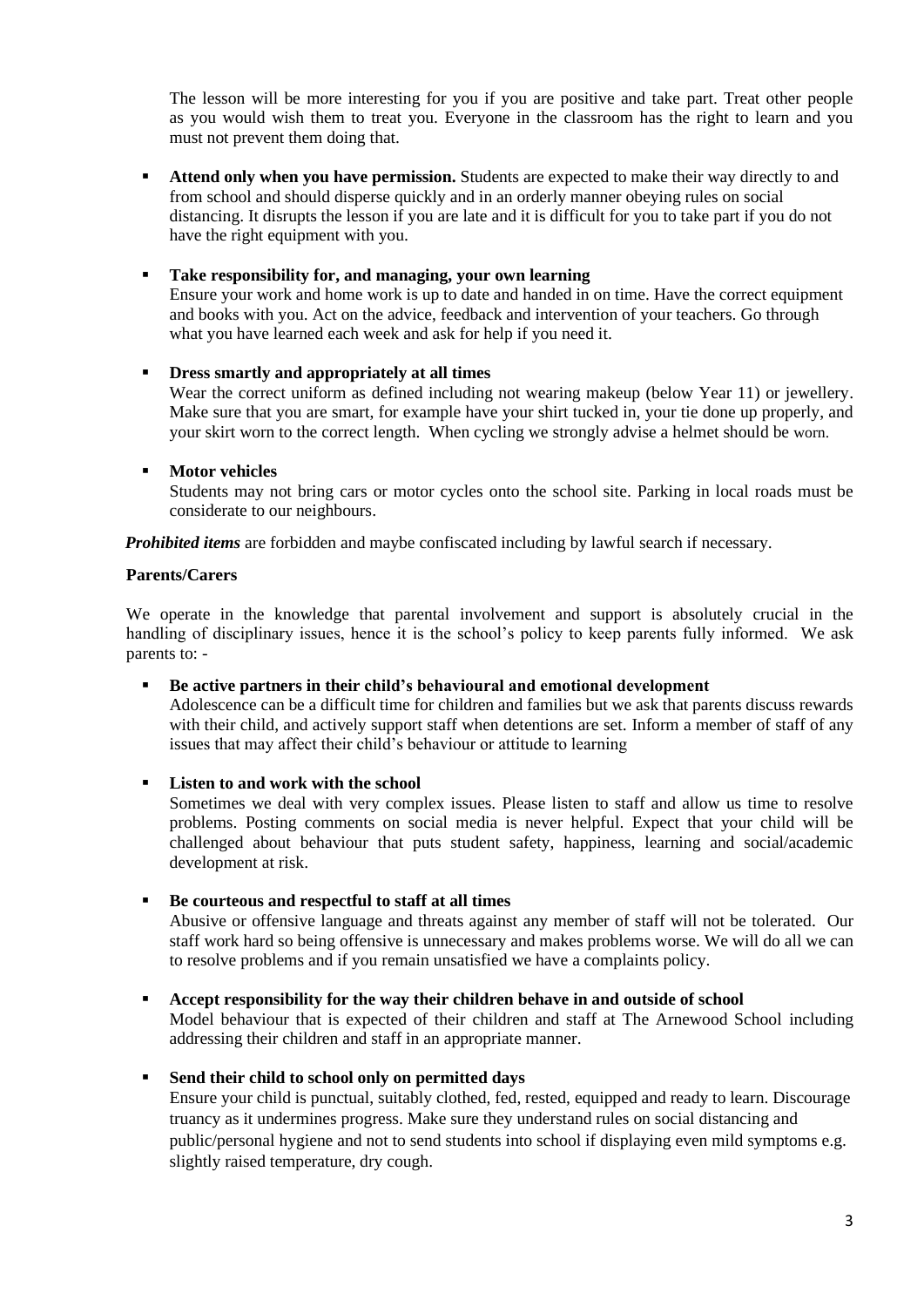# **Staff**

Staff are expected to set appropriate standards of behaviour with the aim of facilitating good learning. To this end they will: -

#### ▪ **Place students first by not tolerating interruptions to learning**

Challenge behaviour that puts students' safety, happiness, learning and social/academic development at risk.

# ▪ **Recognise good behaviour**

Good behaviour is recognised, celebrated and rewarded through Presentation Evenings, celebration assemblies, letters to parents, stickers and other commendations. The good behaviour expected of our students is modelled by all staff.

#### ▪ **Work with parents/carers as partners to ensure best behaviour**

The school does not need parental agreement to detain students after school nor does it need to give 24 hours' notice. However, we generally consider it good practice for after school detentions and therefore some form of notice will generally be given.

#### ▪ **Ensure high expectations for good behaviour is promoted within school**

Consistently and continually re-enforced clearly to all students and staff during assemblies, tutor time, lessons, extra-curricular activities and staff briefings.

#### ▪ **Be Fair**

Consequences will be applied fairly, consistently, proportionately and reasonably taking into account any Special Educational Needs, disabilities, barriers to access and vulnerability.

#### **3.0 Mobile Telephones**

If students bring mobile phones into school and they are seen by staff, they will always be confiscated and placed in the school safe for collection by a parent. In the Sixth Form, students may use their telephones in the Sixth Form common rooms only or as directed by staff.

The school accepts no responsibility for theft, loss or damage to mobile phones howsoever caused.

# **4.0 Canteen**

Students may only enter the canteen when permitted. Rubbish must be disposed of in bins for the health of everyone.

# **5.0 Rewards and Sanctions**

Rewards and sanctions are graded in order to maintain an appropriate hierarchy that is understood by students, parents and staff. This notwithstanding, the system is not intended to be inflexible or constrain common sense and professional judgement.

School staff maintain the final say as to which rewards and sanctions are issued. Staff may not discuss rewards or sanctions given to an individual child with the parent/carer of another child.

# **5.1 Rewards**

Students will receive praise online and through the awarding of merit badges and other commendations.

| Positive       | Awarded by: -                             | Reward                                                                                      |
|----------------|-------------------------------------------|---------------------------------------------------------------------------------------------|
| R1             | Classroom teacher / Tutor / Staff         | Verbal praise                                                                               |
| R2             | Classroom teacher / Tutor / Staff         | Verbal praise / Name on board $+10$ points                                                  |
| R <sub>3</sub> | Classroom teacher / Tutor / Staff         | Sticker / Postcard / Text + 20 points                                                       |
|                | Head of Centre of Learning / Head of Year |                                                                                             |
| R <sub>4</sub> |                                           | Head of Centre of Learning / Head of Year   Certificates / Letter / Other Commendation + 30 |
|                |                                           | points                                                                                      |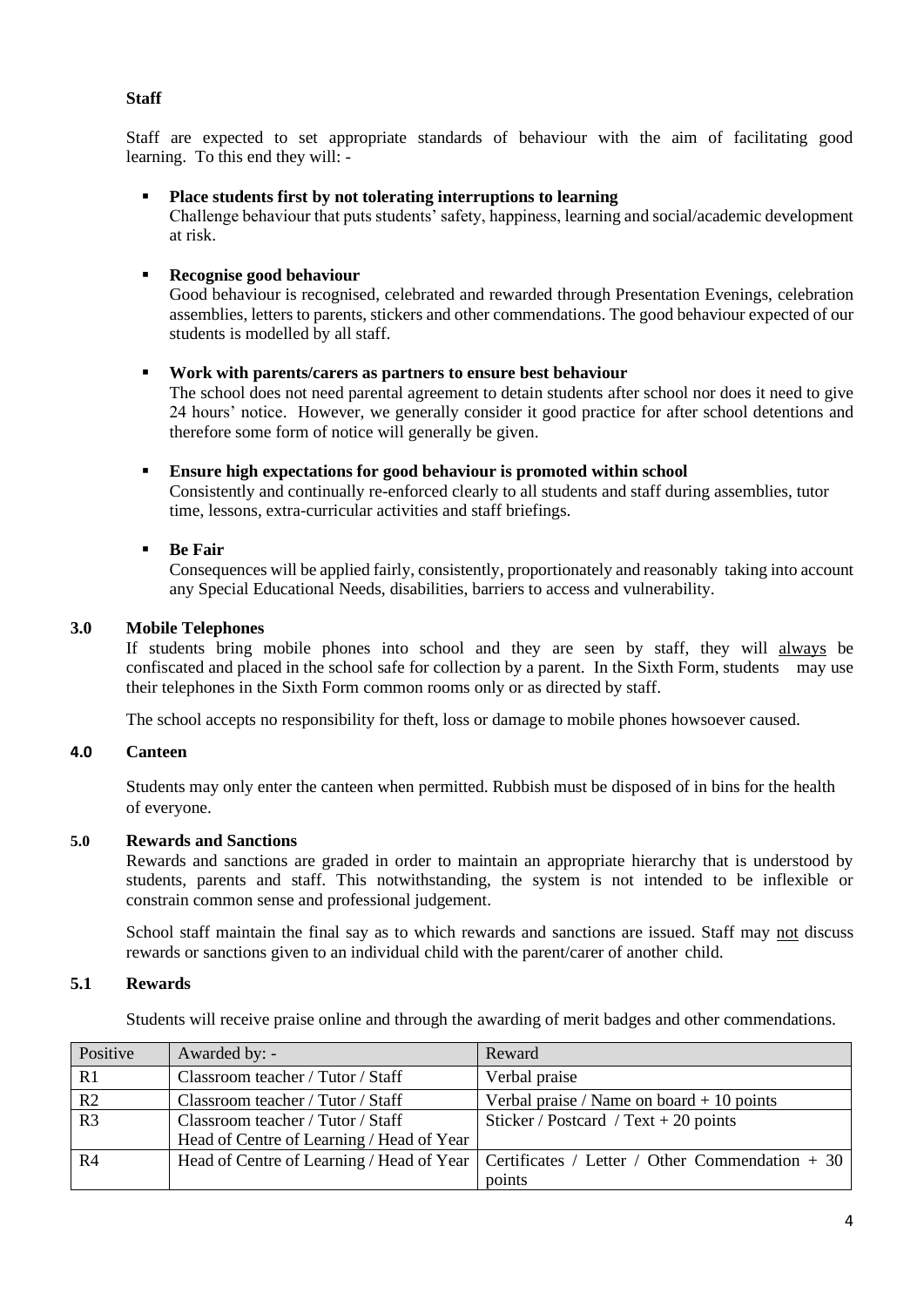| R5 | Head of Centre / Head of Year | Headteacher's Award, nominated by a member of         |
|----|-------------------------------|-------------------------------------------------------|
|    | Senior Team                   | staff / Head of Centre of Learning / Head of Year $+$ |
|    | Deputy or Headteacher         | 40 points                                             |
| R6 | Deputy or Headteacher         | Chair of Governors' Award – nominated by the          |
|    | <b>Chair of Governors</b>     | Headteacher $+50$ points                              |

| Positive       | <b>Exemplar Learning Behaviour</b>                                                             |
|----------------|------------------------------------------------------------------------------------------------|
| R1             | A good contribution to learning either effort or outcome.                                      |
|                | E.g. Giving a well-considered answer to a challenging question; picking up a piece of rubbish. |
| R <sub>2</sub> | Extended high engagement with learning or significantly improved effort.                       |
|                | E.g. Completing a challenging task to a high standard within a lesson or producing excellent   |
|                | homework.                                                                                      |
| R <sub>3</sub> | Sustained effort or improvement over several weeks.                                            |
|                | E.g. Continually excellent attitudes to learning or improved attendance.                       |
| R <sub>4</sub> | Continuous effort or improvement over a half term or longer.                                   |
|                | E.g. Improved assessment results.                                                              |
| R <sub>5</sub> | Consistent high standards of work or a 'one-off' exceptional piece of work, or significant     |
|                | exemplary conduct.                                                                             |
|                | E.g. Representing the school at a public event to a high standard.                             |
| R <sub>6</sub> | Conspicuous or meritorious conduct of a more exceptional nature.                               |
|                | E.g. Assisting a member of the public who has had an accident in the street.                   |

# **5.2 Consequences**

Our system works on the premise that students make a choice about their behaviour and accept the consequences. At every stage of the following procedure, students are given a choice via a series of informal warnings. Dependent on circumstances teachers may use the following procedure:-

| Negative       |                                      | Consequence                                          |
|----------------|--------------------------------------|------------------------------------------------------|
| C1             | Teacher / Tutor / Staff              | First formal verbal warning                          |
| C <sub>2</sub> | Teacher / Tutor / Staff              | Second formal verbal warning. Brief reflective task; |
|                |                                      | briefly detain students $-10$ points                 |
| C <sub>3</sub> | Teacher / Tutor / Staff              | Short academic or pastoral detention up to 30 minute |
|                | Head of Centre of Learning / Head of | (break, lunch time or after school) with subject     |
|                | Year                                 | member of staff / DHoC / HoC or Tutor / HoY as       |
|                |                                      | determined by the line manager - 20 points           |
| C4             | Head of Centre of Learning / Head of | Long academic or pastoral detention up to 60 minute  |
|                | Year                                 | (lunch time or after school) with DHoC / HoC or      |
|                |                                      | HoY - 30 points                                      |
|                |                                      |                                                      |
|                |                                      | If a child is removed from lesson to a subject       |
|                |                                      | withdrawal room, this must be followed by a C4       |
|                |                                      | detention, ideally the following day. Appropriate    |
|                |                                      | notice should be given to the parent/carer           |
|                |                                      | $-30$ points                                         |
| C <sub>5</sub> | Head of Year                         | Amended timetable (one day) with loss of break time  |
|                | Senior Team                          | and lunchtime or Senior Leadership detention,        |
|                |                                      | ideally the same day or Thursday rota. $-40$ points. |
| C <sub>6</sub> | Deputy or Headteacher                | Isolation with senior team and parental contact      |
|                |                                      | $-50$ points                                         |

C6 Behaviours may also lead to suspension (see section 6 below).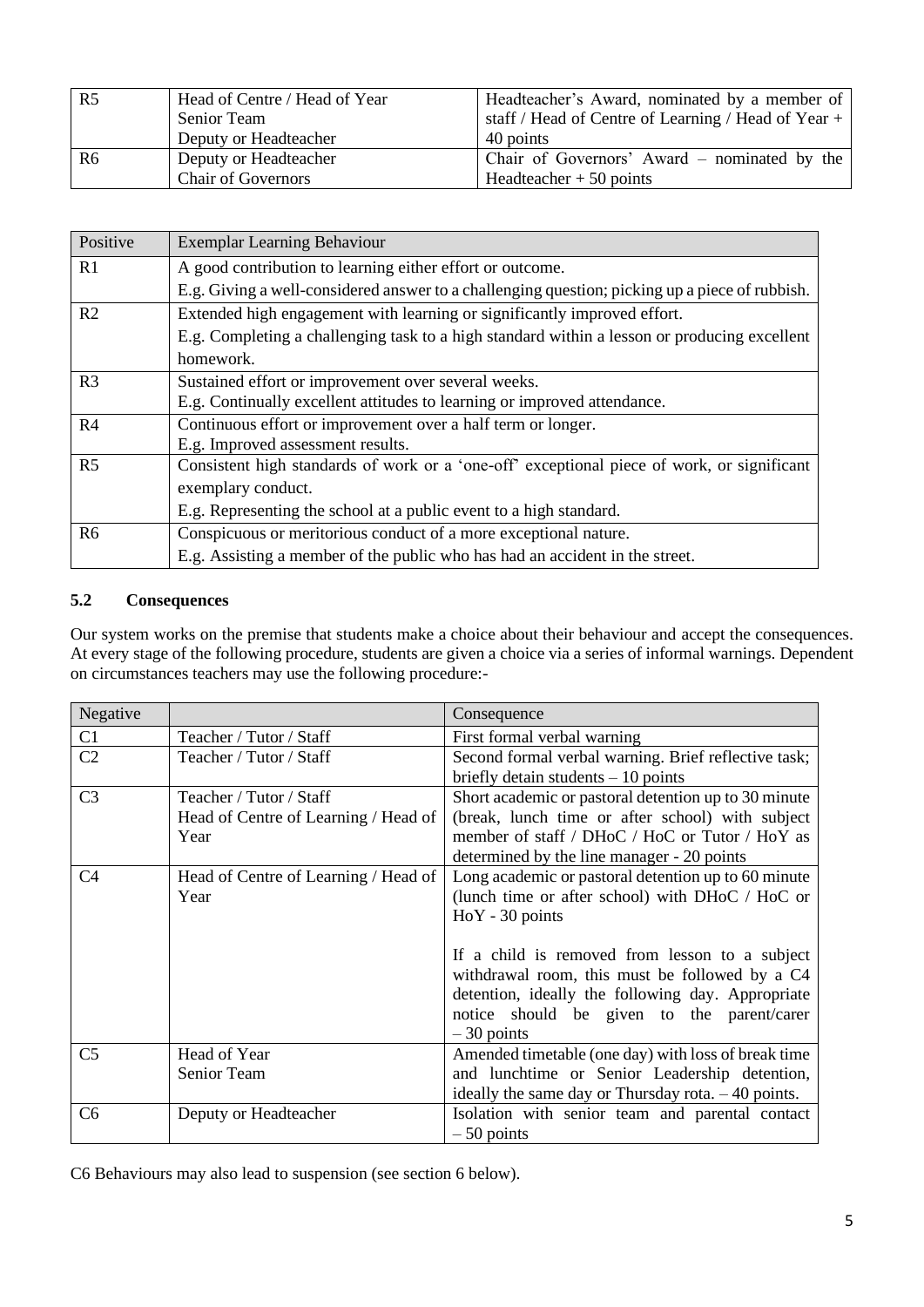| Negative       | Exemplar Behaviour                                                                           |
|----------------|----------------------------------------------------------------------------------------------|
| C1             | Silly or low level disruptive behaviour affecting personal learning or that of others.       |
|                | E.g. Unnecessary shouting out or not having the correct equipment.                           |
| C <sub>2</sub> | Further or persistent disruptive behaviour affecting personal learning or that of others.    |
|                | E.g. Continued talking when the teacher has asked for silence, or frequent lateness.         |
| C <sub>3</sub> | Sustained poor behaviour impeding individual or class progress.                              |
|                | E.g. Inadequate effort or persistently obstructive demeanour, or frequently not submitting   |
|                | homework.                                                                                    |
| C <sub>4</sub> | Disruptive behaviour of a deliberate or sustained nature.                                    |
|                | E.g. Smoking, truancy, disrupting the smooth operation of the school, behaviour requiring on |
|                | call.                                                                                        |
| C <sub>5</sub> | Aggressive, anti-social or bullying behaviour of a harmful nature.                           |
|                | E.g. Serious misuse of mobile technology or bullying.                                        |
| C <sub>6</sub> | Violent, obscene or threatening conduct. Vandalism, deliberate racism, stealing, bringing    |
|                | drugs onto the school site or similar extreme misbehaviour.                                  |
|                | e.g. deliberately using threatening behaviour.                                               |

Each lesson starts afresh. It is expected that students will rarely go beyond C2. C1 to C3 will be recorded on ADDS by classroom teachers/tutors. C4 – C6 will be recorded by middle senior leaders. Students are not routinely to be sent out of classrooms to stand in the corridor. They should not be left in the corridor for long periods of time. If unable to modify their behaviour in the classroom via the system outlined above, students have made the choice of accepting the consequences of C4.

Students who are repeatedly late for lesson should make up, twice the time, for example in a C2 detention.

#### Detentions

Staff may detain students at break and/or lunchtime at their own discretion. Students given lunchtime detention will be given time to eat, drink and use the toilet. Students placed in an after-school detention should be given a detention notice at least 24 hours before the detention. (A letter does not need to be issued if the teacher has spoken to the parent over the phone and the parent has agreed the student will attend the detention). If in any doubt whether the parent has been informed, the detention should go ahead unless the student: -

- travels home on the school coach
- has a statement of SEN and may not have understood the situation.

In these cases, the teacher will need to telephone home to confirm that the student can stay. The school and parent must not be placed in a position where students are unable to get home.

#### Incomplete or Poor Homework

Where homework has not been completed, a C2 detention may be given automatically. If a student does not attend; they will be referred to the Head / Deputy Head of Centre of Learning. A C3 detention will be completed with the subject teacher.

#### Lateness

Students who are late to school, without good reason, will be placed in a break time (M47) detention the same day and treated as C1. Failure to attend will be treated as C2 and the student escorted by the pastoral team to the detention the next day.

Students who routinely are late to lessons, or late without good reason, will be issued a C2 consequence and briefly detained to catch up missed work.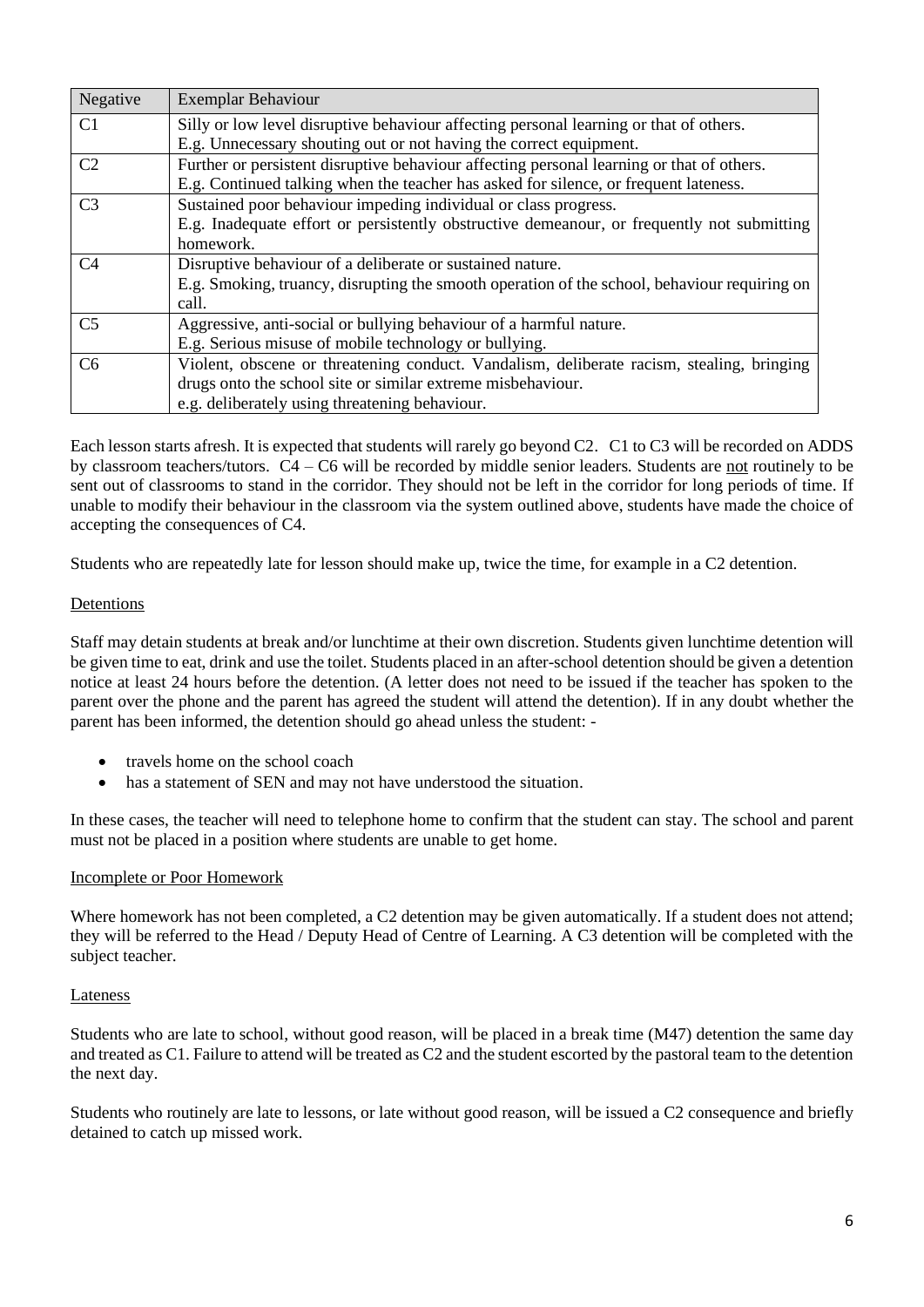# Centre of Learning / Pastoral Detentions

Detentions of a length determined by the Head / Deputy Head of Centre of Learning / Head of Year of between 20 – 60 minutes.

# Leadership Detention

Leadership Detention runs from 3.00 p.m. until no later than 4.30 p.m. C5 sanction require the authority of a member of the Senior Leadership Team.

#### Pastoral Support

Students who regularly receive C3 detentions and/or C4 referrals will be monitored by Heads of Year and Tutors. The Head of Year or Tutor will communicate with parents regarding this process. A Behaviour Improvement Plan will be created.

#### Early Help Assessment (previously known as CAF)

Students requiring further support from outside agencies may need an Early Help Assessment in order to access these services. Heads of Year are responsible for raising an assessment and setting up an initial meeting.

#### Behaviour Intervention Plan

In a small number of instances, a behaviour intervention plan may be necessary to address students' behaviour which they themselves will not moderate. At each stage a formal review and plan will be undertaken led by the Head of Year. Stage 3 and 4 will be attended by the parent and a senior teacher.

| Dealing with persistent/high level misbehaviour       | <b>Action</b>                              |
|-------------------------------------------------------|--------------------------------------------|
| Stage $1(BIP-1)$ – ideally 2 weeks                    | Tutor report                               |
| Student causing extreme concern requiring a strategic | Daily phone call home                      |
| intervention plan.                                    | Heads of Learning / Year Head Report Card  |
|                                                       |                                            |
| Stage $2$ (BIP-2) – ideally 2 weeks                   | <b>First Formal Written</b>                |
| Failed Stage 1 or been on Stage 1                     | Warning - Parental meeting                 |
| within the last half-term.                            | Early Help Hub Referral / Police Liaison   |
|                                                       |                                            |
| Stage $3$ (BIP - 3)                                   | Second Formal Written Warning              |
| Failed Stage 2 or been on an                          | Parental meeting                           |
| Stage 2 within the last half term.                    | Penultimate stage before suspension        |
|                                                       | Deputy Headteacher / Assistant Headteacher |
|                                                       |                                            |
| Stage $4(BIP - 4)$                                    | Final written warning                      |
| Failed stage 3.                                       | Headteacher                                |
|                                                       |                                            |
| Stage $5(BIP - 5)$                                    | Managed move                               |
| Failed stage 4.                                       | <b>Referral to Alternate Provision</b>     |
|                                                       | <b>Permanent Exclusion</b>                 |

#### **6.0 Suspensions/Exclusion**

In the case of persistent refusal to co-operate, and other more specific incidents e.g. Violent, obscene or threatening conduct, including that which is harmful to the health of others, vandalism, deliberate racism, stealing, bringing drugs onto the school site or similar extreme misbehaviour including behaviour that risks the health of students or staff, students may receive an extended fixed-term suspension or permanent exclusion. Parents are expected to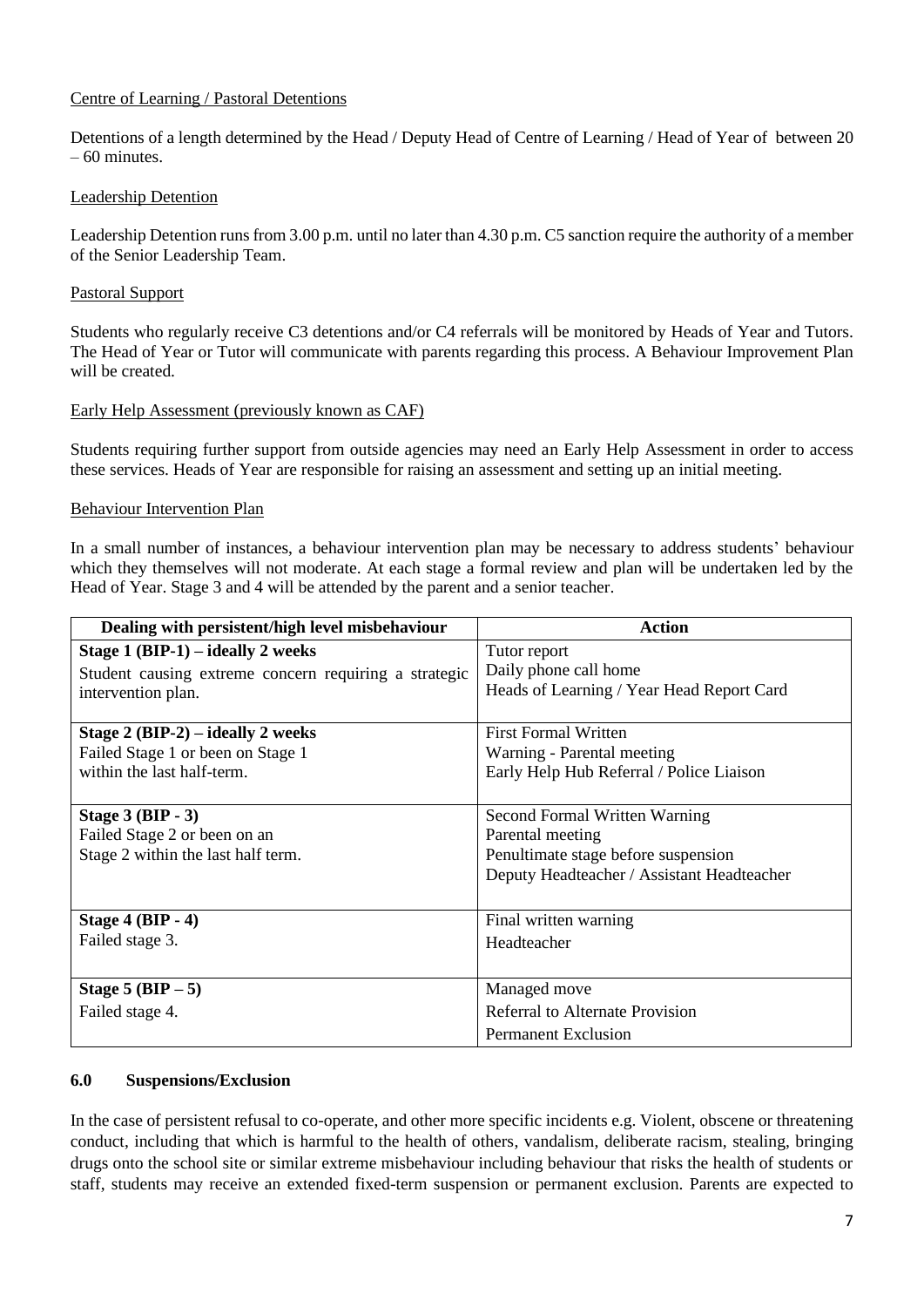attend a meeting or video call. The number of days will depend on the incident and the student's record. Fixed term suspensions may only be sanctioned by the Headteacher or Deputy Headteacher (when leading the school). All work will be provided by Heads / Deputy Heads of Centre of Learning, normally on Firefly.

A student who is sent home or told to work from home via Firefly, because of disobeying rules on social distancing or endangering others by not following hygiene rules, will not be considered to have been excluded.

# **7.0 Legal and Advisory Framework**

Teachers have statutory authority to discipline students whose behaviour is unacceptable, who break the school rules or who fail to follow a reasonable instruction (Section 90 and 91 of the Education and Inspections Act 2006.

Subject to the behaviour policy, teachers may discipline pupils for:

- misbehaviour when the pupil is:
	- taking part in any school-organised or school-related activity or
	- travelling to or from school or
	- wearing school uniform or
	- **•** in some other way identifiable as a pupil at the school.
- misbehaviour at any time, whether or not the conditions above apply, that:
	- could have repercussions for the orderly running of the school or
		- poses a threat to another pupil or member of the public or
		- could adversely affect the reputation of the school.
- Teachers have statutory authority to discipline pupils whose behaviour is unacceptable, who break the school rules or who fail to follow a reasonable instruction (Section 90 and 91 of the Education and Inspections Act 2006).
- The power also applies to all paid staff (unless the headteacher says otherwise) with responsibility for pupils, such as teaching assistants.
- Teachers can discipline pupils at any time the pupil is in school or elsewhere under the charge of a teacher, including on school visits.
- Teachers can also discipline pupils in certain circumstances when a pupil's misbehaviour occurs outside of school.
- Teachers have a power to impose detention outside school hours.
- Teachers can confiscate pupils' property.
- Corporal punishment is illegal in all circumstances.
- Members of staff have the power to use reasonable force to prevent pupils committing an offence, injuring themselves or others, or damaging property, and to maintain good order and discipline in the classroom.
- It is for individual schools to decide how long a pupil should be kept in seclusion or isolation, and for the staff member in charge to determine what pupils may and may not do during the time they are there.
- Parental consent is not required for detentions, however, as with any disciplinary penalty a member of staff must act reasonably given all the circumstances, when imposing a detention.

# **8.0 Confiscating Property**

There are two sets of legal provisions which enable school staff to confiscate items from pupils: -

1) The *general power to discipline* enables a member of staff to confiscate, retain or dispose of a pupil's property as a punishment, so long as it is reasonable in the circumstances. The law protects schools from liability for damage to, or loss of, any confiscated items provided they have acted lawfully.

2) *Power to search without consent* for "prohibited items" including: -

- knives and weapons
- alcohol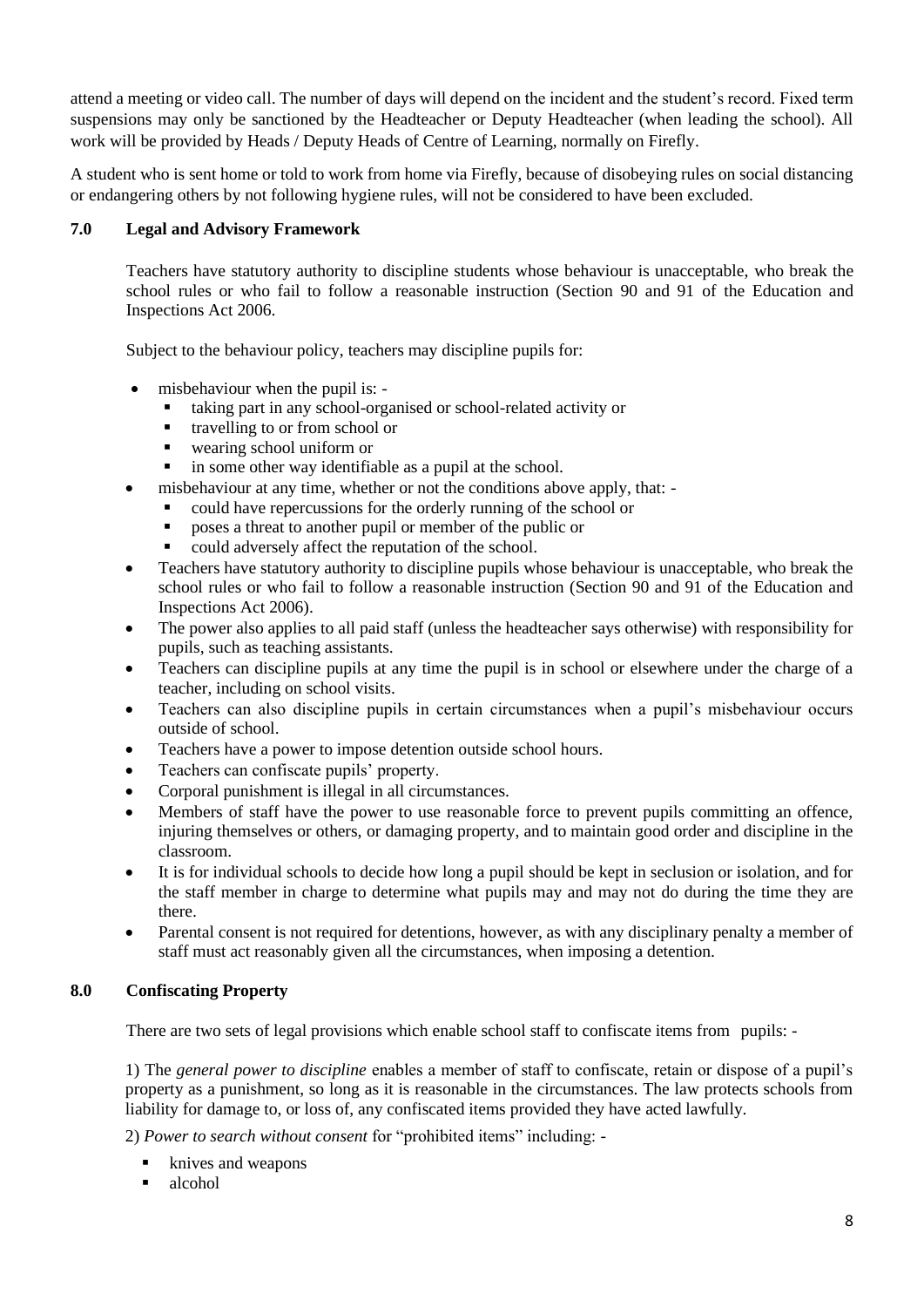- illegal drugs
- $\blacksquare$  stolen items
- tobacco and cigarette papers
- **fireworks**
- pornographic images
- any article that has been or is likely to be used to commit an offence, cause personal injury or damage to property; and
- any item banned by the school rules which has been identified in the rules as an item which may be searched for <sup>1</sup>

The above notwithstanding, we recognise that praise and reward is more productive than sanctioning students and punishing them. For this reason, staff are required to seek authentic opportunities to *catch children doing the right thing* and to reinforce positive social values and attitudes to good learning.

#### **9.0 Use of Reasonable Force or Restraint**

*Reasonable force* covers a range of actions which may be used by members of staff involving a degree of physical contact with students. The force used must be reasonable in the circumstances in which it was used.

All members of staff (including volunteers and parents attending school trips) have the power to use reasonable force to prevent students from:

- committing a criminal offence
- injuring themselves
- **•** injuring other people (including students and members of staff);
- damaging property
- causing disruption in the classroom where they have refused an instruction to leave
- causing disruption at a school event or on a school trip
- **Example 1** leaving the classroom where doing do would risk their safety, disrupt the behaviour of others or put others at risk.

The above list contains examples, but is not exhaustive, and there may be other circumstances in which the use of reasonable force is justified. The Headteacher and authorised members of staff may also such force as is reasonable in the circumstances when conducting a search of a student without their consent for certain items.

In the case of a student with a statement of educational needs or a disability (as defined by the Equality Act 2010), all members of staff will bear in mind their duty to make a reasonable adjustment for those needs or disability before using reasonable force. This does not mean that reasonable force will never be used on a student with a statement of special educational needs or a disability.

It is not illegal for members of staff to touch a student. In addition to being able to use reasonable force, in the course of normal day to day activities and in proper and necessary circumstances, for example when comforting, congratulating or praising a student, or demonstrating techniques in music or physical education, it may be acceptable for staff to appropriately make physical contact with a student.

In practice, the school has determined the use of *reasonable force* will only be used as a final resort when all other reasonable steps have been exhausted. For further information, refer to the school's Physical Restraint Policy.

# **10.0 Further Reading**

This policy should be read in conjunction with: -

Behaviour and discipline in schools Advice for headteachers and school staff, DfE, January 2016

<sup>&</sup>lt;sup>1</sup> Behaviour and discipline in schools - Advice for headteachers and school staff, January 2016